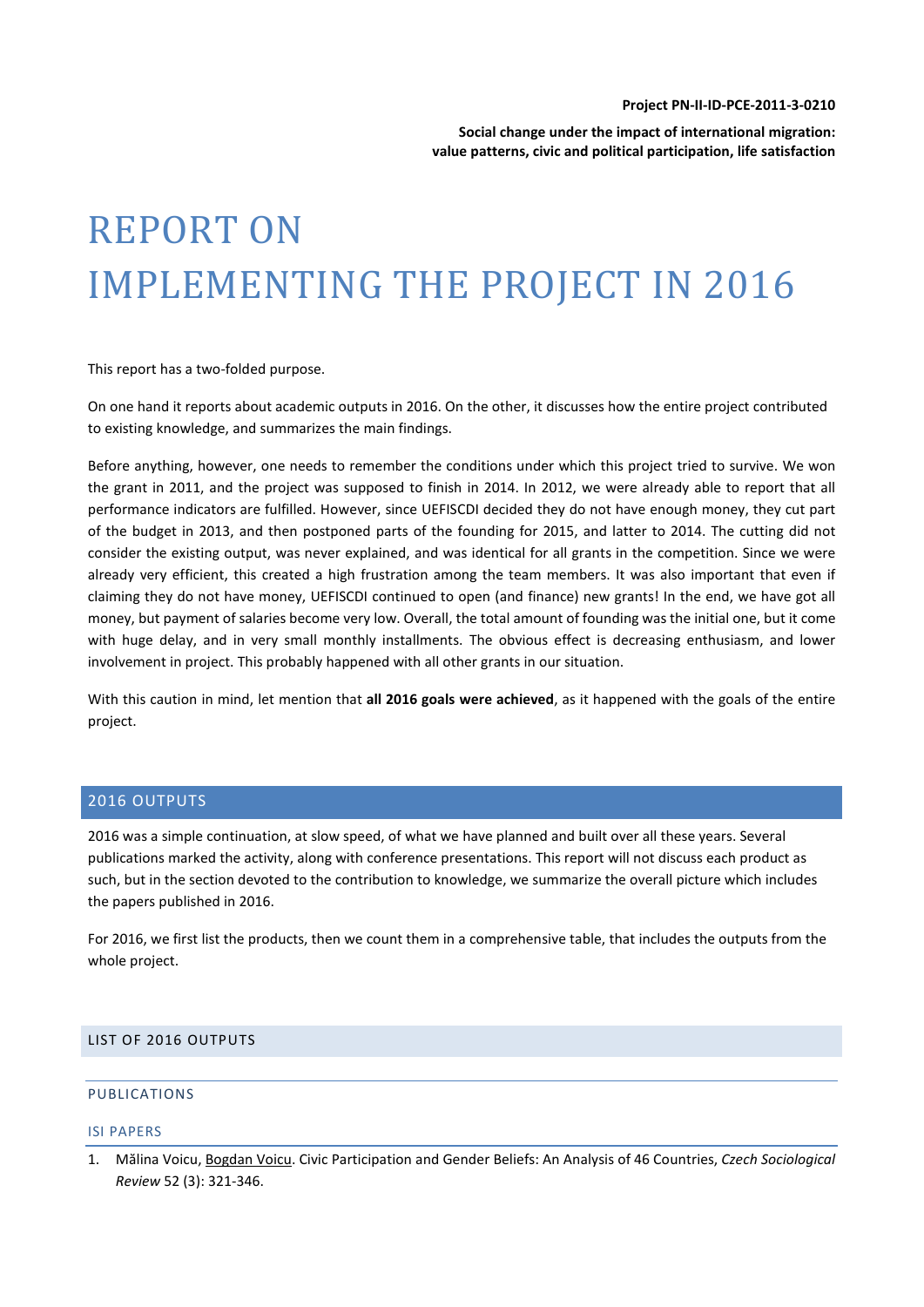### ISI PAPERS (UNDER EVALUATION)

1. Bogdan Voicu. XXXXXXXXXXXXXXXXXXXXXXXXX, under review by XXXXXXXXXXXXXXXXXXXXXXXXXXX. (not specified in the online version of this report, because it is still under review)

#### BDI ARTICLES

- 1. Mircea Comșa. (2015) "Turnout decline in Romanian national elections: Is it that big?", Studia Universitatis Babeș-Bolyai. Sociologia 60(2): 59-83, DOI: 10.1515/subbs-2015-0010.
- 2. Bogdan Voicu & Balazs Telegyi. (2016) Dynamics of Social Values: 1990–2012, *Acta Universitatis Sapientiae, Social Analyses*, 6(1): 7−30.

#### BOOK CHAPTERS

- 1. Alexandra Deliu. (2016). Religious orientation, migration and identity construction: Evidence from a contemporary Romanian rural community. In: Sideri, E. & Roupakia, L. (eds*.*) *Religions and Migrations in the Black Sea Region*, Palgrave Macmillan.
- 2. Elena Tudor. (2016). Return Migration in a Romano-Catholic Csángós Village in Romania. In: Sideri, E. & Roupakia, L. (eds.) *Religions and Migrations in the Black Sea Region*. Palgrave Macmillan.
- 3. Alexandra Deliu. (2017). Narratives of Migration and Becoming: Ethnicity across Borders. forthcoming in Sjoerd-Jeroen Moenandar and Lynn Wood (eds.), *Stories of Becoming: The Use of Storytelling in Education, Counselling and Research*, Oxford: Inter-Disciplinary Press

#### CONFERENCES

- 1. Alexandra Deliu, (2016). Identities and borders. International migration and identity shifts; *RSS Conference <<New Societies, Old Minorities / New Minorities, Old Societies?>>*, Sibiu, 31 September-2 October 2016.
- 2. Alexandra Deliu & Elena Tudor. (2016). Mapping Romanian associations abroad: types of associative enterprises; *ESA RN35 Midterm Conference <<Facing a New "Age of Migration"? Methodological Challenges, Conceptual Questions, Political Entanglements>>*, București, 1-2 September 2016.
- 3. Alexandra Deliu. (2016). Redefining identity in migration: evidence from Romanian experiences; *IX Congresso Português de Sociologia – Portugal, territorio de territorios*, 6th-8th of July, Faro, Portugalia.
- 4. Horațiu Rusu, Alin Croitoru. (2016). International migration and attitudes towards intergenerational solidarity *ESA RN36 Midterm Conference "Social transformations: new challenges, practices, and critique"*, Sibiu, Romania, September 28-29, 2016.
- 5. Horațiu Rusu, Alin Croitoru. (2016). International migration and attitudes towards intergenerational solidarity *conference of Oradea University and RSA "Social Sciences and the Contemporary Challenges. 20 Years of Teaching Sociology at the University of Oradea",* Oradea 11-12 June 2016.
- 6. Paula Tufiş, Monica Şerban, Mădălina Manea (2016). The Academic achievement of immigrant children. Individual level sources of success: the self, parents and friends. *New Societies, Old Minorities / New Minorities, Old Societies?. Society of Romanian Sociologists*, Sibiu, Romania, 29 September - 1 October 2016;
- 7. Paula Tufiş, Monica Şerban, Mădălina Manea (2016). The Academic achievement of immigrant children. Individual level sources of success: the self, parents and friends. *The 33rd International Geographical Congress: Shaping our harmonious Worlds*, Beijing, China, 21-25 august 2016
- 8. Mircea Comșa & Camil Postelnicu. (2016). Vote buying and voter intimidation in Romania: estimations based on crosswise and item count techniques. *International Conference of the Romanian Sociological Society (SSR)*, Sibiu, September 29 – October 1.
- 9. Andrei Gheorghiță & Mircea Comșa (2016). On the conditionality of leader effects in post-communist societies: estimating the impact of party and leader characteristics. *International Conference of the Romanian Sociological Society (SSR)*, Sibiu, September 29 – October 1.
- 10. Bogdan Voicu & Dragoș Radu. (2016). Emigration and political change in the sending country, 13th IMISCOE Annual Conference, Prague, 30 June – 2 July 2016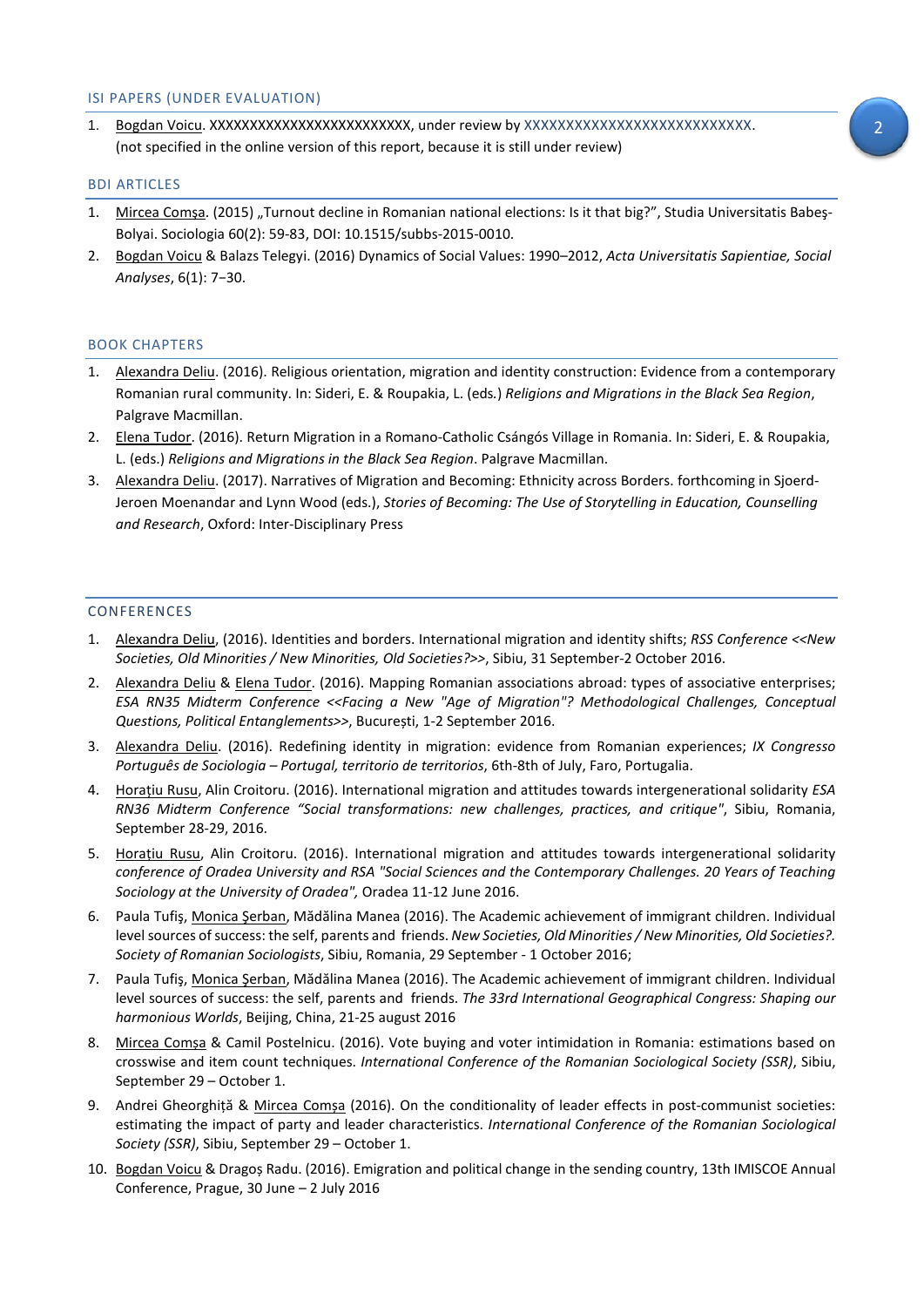- 11. Bogdan Voicu & Dragoș Radu. (2016). Emigration and political change in the sending country, *Conference of Oradea University and RSA "Social Sciences and the Contemporary Challenges. 20 Years of Teaching Sociology at the University of Oradea",* Oradea 11-12 June 2016
- 12. Dragoș Radu & Bogdan Voicu. (2016). Emigration and political development: Evidence from Eastern Europe, *14th European Association for Comparative Economic Studies Conference*, Regensburg 8 – 10 September 2016.
- 13. Dragoș Radu & Bogdan Voicu. (2016). Emigration and political development: Evidence from Eastern Europe, *World Economy and Comparative Development in Eastern Europe Workshop of the DGO-Section for Economics*, 14–15 October 2016, Berlin.
- 14. Bogdan Voicu & Marian Vasile. (2016) City scale. On post-migration life satisfaction, *14th European Association for Comparative Economic Studies Conference*, Regensburg 8 – 10 September 2016.
- 15. Bogdan Voicu. (2016). International migration and social values. The case for osmosis? *International Conference of the Romanian Sociological Society (SSR)*, Sibiu, September 29 – October 1.
- 16. Marian Vasile. (2016). Searching for health related informations on the internet: agency vs structure, *International Conference of the Romanian Sociological Society (SSR)*, Sibiu, September 29 – October 1.

Several papers are in a very advanced stage and are likely to be submitted for publication in the next two months.

- Marian Vasile & Bogdan Voicu. XXXXXXXXXXXXXXXXXXXXXXX
- Dragoș Radu & Bogdan Voicu. XXXXXXXXXXXXXXXXXXXXXXXXXXXXXXXXXXXXX
- Bogdan Voicu. XXXXXXXXXXXXXXXXXXXXXXXXXXXXXXXXXXXX
- Bogdan Voicu & Monica Șerban. XXXXXXXXXXXXXXXXXXXXXXXXXXXXXXXXXXXXXXXXXXXXXX (not specified in the online version of this report, because they are still under review)

## SUMMARY OF 2016 OUTPUTS

The upper part of [Table 1](#page-2-0) includes the products of 2016, summarizing the list provided in the previous section. There are three papers already published (1 ISI + 2 BDI), as well as three book chapters, and 17 conference presentations. 5 other papers are under review or about to be submitted.

|                                                               |                                | <b>Papers</b> |                |                                   | <b>Book chapters</b>             |                | <b>Conferences</b> |                        |                   |
|---------------------------------------------------------------|--------------------------------|---------------|----------------|-----------------------------------|----------------------------------|----------------|--------------------|------------------------|-------------------|
|                                                               |                                | ISI           | <b>BDI</b>     | <b>Books</b> in<br><b>Romania</b> | <b>Outside</b><br><b>Romania</b> | In RO          | <b>ISI</b>         | Non-ISI,<br>outside RO | Non-ISI,<br>in RO |
| In<br>2016                                                    | Published & accepted           | 1             | $\overline{2}$ |                                   | 3                                |                | $\overline{2}$     | 7                      | 7                 |
|                                                               | Conditionally accepted         |               |                |                                   |                                  |                |                    |                        |                   |
|                                                               | Under review                   | 1             |                |                                   |                                  |                |                    |                        |                   |
|                                                               | About to be submitted          | 4             |                |                                   |                                  |                |                    |                        |                   |
|                                                               | <b>Total 2016</b>              | 6             | $\overline{2}$ |                                   | 3                                |                |                    |                        |                   |
|                                                               | Total public. +accept. in 2016 | 1             | 2              |                                   |                                  |                | 3                  | 6                      | 7                 |
| <b>TOTAL IN 2011-2015</b>                                     |                                | 13            | 10             | $\overline{2}$                    | $\overline{2}$                   | $\overline{2}$ | 18                 | 18                     | 22                |
| <b>TOTAL PROJECT 2011-2016</b><br>(only published + accepted) |                                | 15            | 12             | $\overline{2}$                    | 5                                | $\overline{2}$ | 21                 | 24                     | 29                |

#### <span id="page-2-0"></span>**Table 1. Products in 2016**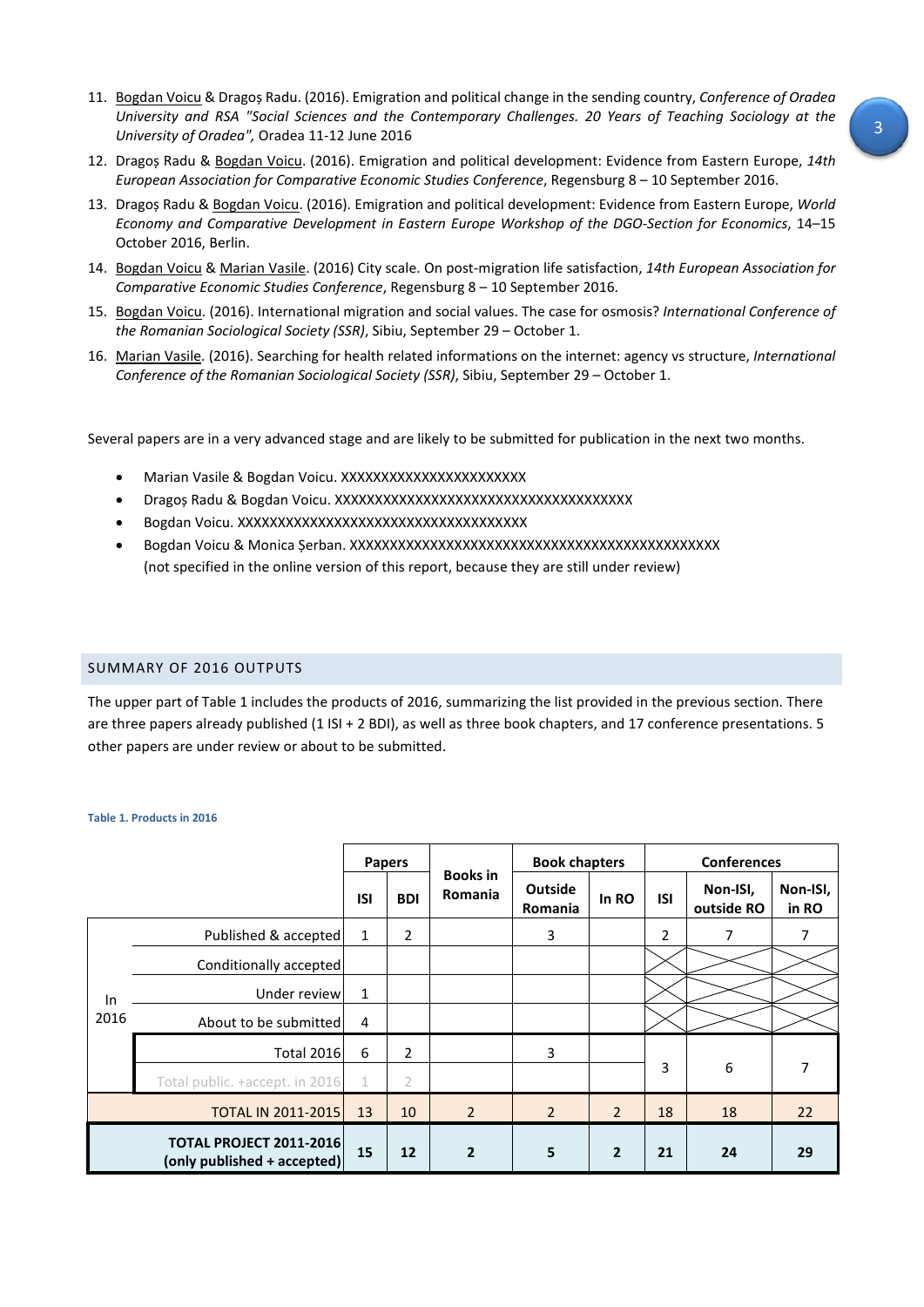The lower part of the table includes the statistics for the whole project, including only those products which are already published. One may easily see that all initial performance indicators are heavily overpassed. The total number of independent outputs which are already published is 36.

It is not only quantity that matters. Quality is also confirmed by publication in journals like Current Sociology, Journal of Ethnic and Migration Studies, European Political Science Review, Social Research Indicators, etc.

## CONTRIBUTION TO KNOWLEDGE

The project built upon the idea to investigate how international migration changes European societies. We have used data from various surveys to track immigrants in their countries of destination, depending on their country of origin. We have collected data in Romania to see to which extent returnees and stayers are influenced by exposure to foreign cultures, either if such exposure is mediated by contact with migrated fellows (the case of stayers), or is direct, given own migration and return migration.

The basic assumption was that people's attitudes and behaviours are culturally shaped, in other words they depend upon social values. Going into sociology of values, we developed a comprehensive explanation of value formation and change, which consider (early) socialization and (adult-life) institutionalization as complementary pillars for internalizing social values. Institutionalization is seen as exposure to institutions. Both processes are in fact depending on exposure mechanisms. Institutions bear consistent orientations of value, and people tend to follow them as role models. Institutions such as family, welfare state, patterns of sociability form cultures, to act as influencers for individuals. Multiple exposure to different influencers leads to mixing values, a sort of inter-breeding that finally leads to changing societies, since societies depend on the values internalized by their members. When migrants move from a culture to another, the interbreeding occurs, and contagion effects are likely to occur.

[Table 2](#page-3-0) displays a list of processes that are documented in the literature when immigration occurs. The bolded references are our contribution to knowledge. Although the list is not exhaustive, one may easily notice that we have comprehensively contributed to consolidation of the topic, and to documenting the relation beyond the partial testing provided by existing literature. In particular, we have tested both the influence of the origin and the host as influencers considered in the same models, not in separate analyses.

| <b>Field</b>                  | <b>ORIGIN</b><br>(socialization) | <b>HOST</b><br>(institutionalization) | reference                                                                  |
|-------------------------------|----------------------------------|---------------------------------------|----------------------------------------------------------------------------|
| Life satisfaction             | ☑                                | ☑                                     | B. Voicu & M. Vasile (2014)                                                |
| Voting                        | $\overline{\mathbf{x}}$ **       | ☑                                     | <b>B.Voicu &amp; M.Comsa (2014)</b>                                        |
| Membership in<br>associations | ☑                                | ⊠                                     | <b>B.Voicu (2014),</b><br>M.Alesinska (2011),<br>M. Voicu & A. Rusu (2012) |

#### <span id="page-3-0"></span>**Table 2. Immigrants' double contextually: quantitative studies**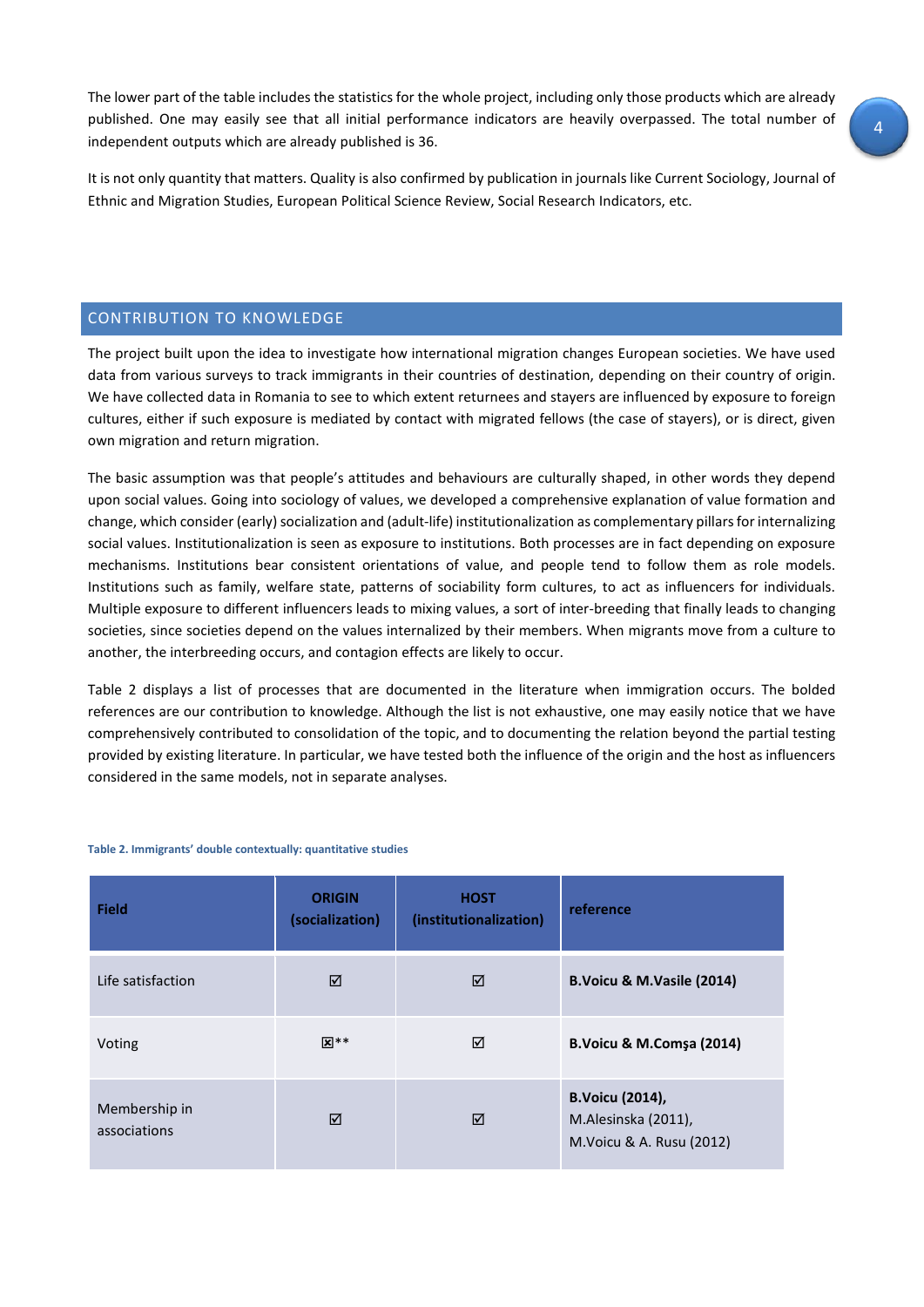| <b>Field</b>                                 | <b>ORIGIN</b><br>(socialization) | <b>HOST</b><br>(institutionalization) | reference                                              |
|----------------------------------------------|----------------------------------|---------------------------------------|--------------------------------------------------------|
| Social Trust                                 | ☑                                | ☑                                     | T. Dinesen (2013),<br>E.Uslaner (2002), B.Voicu (2015) |
| Confidence in institutions                   | ☑                                | ☑                                     | <b>B.Voicu &amp; C.D.Tufiş (2016)</b>                  |
| <b>Gender Values</b>                         | ☑                                | ☑                                     | M.Voicu & A.Constantin (2014)                          |
| <b>Work Values</b>                           | ☑                                | ☑                                     | <b>Voicu (2017)</b>                                    |
| <b>Basic Human Values</b><br>(Schwartz)      | ☑                                | ⊠                                     | <b>Rudnev (2015)</b>                                   |
| Gender differences<br>in school achievements | ☑                                |                                       | Dronkers & Kornder (2014)                              |

\*\* reversed relation!!! Need to control for real exposure and loyalties. Bolded references are the outputs of this project.

[Table 3](#page-4-0) provides the same picture for the case of returnees and stayers. Our papers extended the testing beyond the voting behaviours, and included clear controls for the influencers. More exactly, we did not consider destinations as indistinct, but looked into their particularities. Such approach was very rare up to now, given the quality of existing data and the computing capacity in the past. Our contribution is very novel, and has all chances to attract a large number of citations in the social science journals.

#### <span id="page-4-0"></span>**Table 3. Social Remittances (Quantitative studies)**

| <b>Field</b>                  | In general | <b>With controls for</b><br><b>HOST</b> | reference                                                                                                                   |
|-------------------------------|------------|-----------------------------------------|-----------------------------------------------------------------------------------------------------------------------------|
| Life satisfaction             | ☑          |                                         | Bartram (2013)*                                                                                                             |
| Voting                        |            | ☑                                       | T.O.Mahmoud et al (2016), D. Radu & B.<br>Voicu (2017), D. Sandu (2014)*                                                    |
| Voting / Political Behaviours | ☑          |                                         | Chauvet & Mercier (2014)*<br>T. Pfutze (2011)*, Viman Miller & Feșnic<br>(2011)*, Pérez-Armendáriz & Crow<br>$(2010)^{*}$ ; |